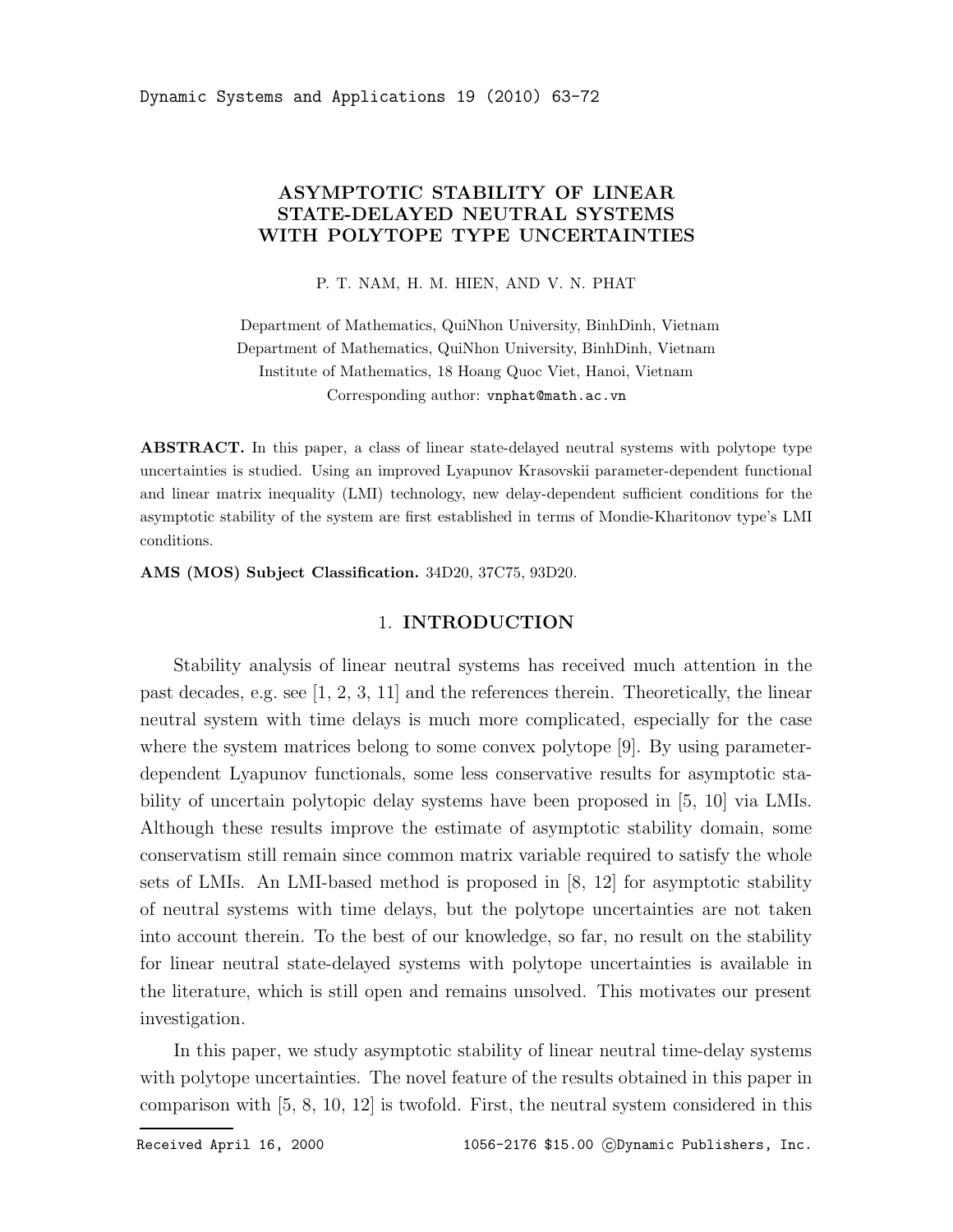paper is convex polytopic uncertain subjected to state delay. Second, by employing an improved parameter-dependent Lyapunov Krasovskii functional and LMI technology, delay-dependent sufficient conditions for the asymptotic stability of the system are first obtained in terms of Mondie-Kharitonov type's LMIs [7], which can be effectively solved by various convex optimization algorithms and LMI Toolbox of Matlab.

The paper is organized as follows: Section 2 presents notations, definitions and some well-known technical propositions needed for the proof of the main result. Delaydependent stability conditions of the system is presented in Section 3 with numerical example. The paper ends with conclusions and cited references.

## 2. PRELIMINARIES

The following notations and definitions will be employed throughout this paper.  $R^+$  denotes the set of all real non-negative numbers;  $R^n$  denotes the *n*-dimensional Euclidean space with the scalar product  $\langle \cdot, \cdot \rangle$ ;  $R^{n \times r}$  denotes the space of all matrices of  $(n \times r)$ -dimensions;  $A<sup>T</sup>$  denotes the transpose of A;  $\lambda(A)$  denotes the set of all eigenvalues of A,  $\lambda_{\max}(A) = \max\{ \text{Re }\lambda : \lambda \in \lambda(A) \}, \lambda_{\min}(A) = \min\{ \text{Re }\lambda : \lambda \in \lambda(A) \};$ matrix  $Q \ge 0$   $(Q > 0$ , resp.) means Q is semi-positive definite matrix i.e.  $\langle Qx, x \rangle \ge 0$ ,  $\forall x \in R^n$  (positive definite, resp. i.e.  $\langle Qx, x \rangle > 0, \forall x \in R^n, x \neq 0$ ),  $A \geq B$  means  $A - B \geq 0$ ;  $C([a, b], R<sup>n</sup>)$  denotes the set of all  $R<sup>n</sup>$ -valued continuous functions on [a, b]; the segment of the trajectory  $x(t)$  is denoted by  $x_t = \{x(t+s) : s \in t \in [-h, 0]\}$ with its norm  $||x_t|| = \sup_{s \in [-h,0]} ||x)(+s)||.$ 

Consider the following linear polytopic neutral system with state delay:

(2.1) 
$$
\begin{cases} \dot{x}(t) - C(\xi)\dot{x}(t-\tau_2) = A_0(\xi)x(t) + A_1(\xi)x(t-\tau_1) & t \ge 0 \\ x(\theta) = \varphi(\theta), \quad \forall \theta \in [-h,0] \end{cases}
$$

where  $x(t) \in R^n$  is the state,  $\tau_1, \tau_2$  are time delays,  $h = \max{\tau_1, \tau_2}$ . The state-space data are subject to uncertainties and belong to the polytope  $\Omega$  given by

$$
\Omega = \left\{ [C, A_0, A_1](\xi) := \sum_{i=1}^p \xi_i [C_i, A_{0i}, A_{1i}], \quad \sum_{i=1}^p \xi_i = 1, \xi_i \ge 0 \right\},\,
$$

where  $C_i$ ,  $A_{0i}$ ,  $A_{1i}$ ,  $(i = 1, \ldots, p)$  are constant matrices with appropriate dimensions and  $\xi_i$ ,  $(i = 1, \ldots, p)$  are time-invariant uncertainties.

Let

$$
||x_t||_w = \sqrt{||x(t)||^2 + \int_{-h}^0 ||\dot{x}(t+s)||^2 ds}.
$$

**Proposition 2.1.** [6] Assume  $||C_i|| < 1, i = 1, 2, \ldots, p$ . If there is a Lyapunov-Krasovskii functional  $V(t, x_t)$  satisfying

- *i*) ∃c<sub>1</sub>, c<sub>2</sub> > 0 c<sub>1</sub>||x(t)||<sup>2</sup> ≤ V(t, x<sub>t</sub>) ≤ c<sub>2</sub>||x<sub>t</sub>||<sup>2</sup><sub>*w*</sub>,
- $ii) \exists c_3 > 0 \quad \dot{V}(t, x_t) < -c_3 ||x(t)||^2,$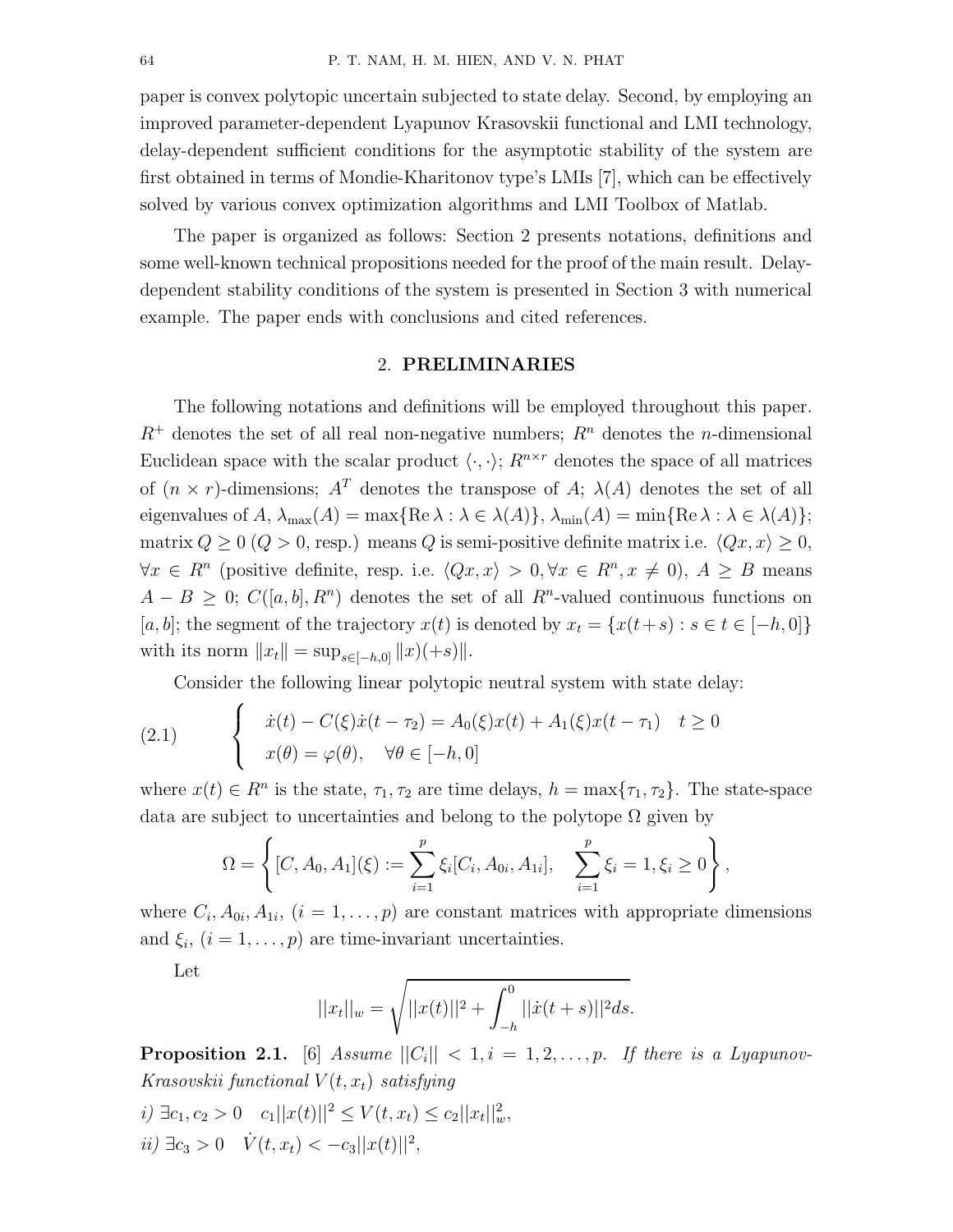for all solution  $x(t)$  of the system, then the zero solution of system  $(2.1)$  is asymptotically stable.

**Proposition 2.2.** [4] For any symmetric positive definite  $M \in R^{n \times n}$ , and number  $\sigma > 0$ , vector function  $w : [0, \sigma] \to \mathbb{R}^n$  such that the integrations concerned are well defined, we have

$$
\left(\int_0^{\sigma} w(s)ds\right)^T M\left(\int_0^{\sigma} w(s)ds\right) \leq \sigma \int_0^{\sigma} w^T(s)M w(s)ds.
$$

## 3. MAIN RESULT

Let  $Q_{1i}, Q_{2i}, Q_{3i}, Q_{4i}, Q_{5i}, P_i, T_i, H_i, S_i, M$  be  $n \times n$  matrices. We denote

$$
\Xi_i(P_j, T_j, H_j, S_j, K_j, Q_j) =: \begin{bmatrix}\n\Xi_{11} & A_{0i}^T Q_{2j}^T & \Xi_{13} & -Q_{1j} + A_{0i}^T Q_{4j}^T & \Xi_{15} \\
\star & -S_j & Q_{2j} A_{1i} & -Q_{2j} & Q_{2j} C_i \\
\star & \star & \Xi_{33} & A_{1i}^T Q_{4j} - Q_{3j} & \Xi_{35} \\
\star & \star & \star & \Xi_{44} & -Q_{5j}^T + Q_{4j} C_i \\
\star & \star & \star & \star & \Xi_{55}\n\end{bmatrix},
$$

where

$$
\Xi_{11} = (P_j + Q_{1j})A_{0i} + A_{0i}^T (P_j + Q_{1j}^T) + S_j - H_j + K_j,
$$
  
\n
$$
\Xi_{13} = H_j + (P_j + Q_{1j})A_{1i} + A_{0i}^T Q_{3j},
$$
  
\n
$$
\Xi_{15} = (P_j + Q_{1j})C_i + A_{0i}^T Q_{2j}^T,
$$
  
\n
$$
\Xi_{33} = -H_j + Q_{3j}A_{1i} + A_{1i}^T Q_{3j}^T - K_j,
$$
  
\n
$$
\Xi_{35} = A_{1i}^T Q_{5j}^T + Q_{3j}C_i,
$$
  
\n
$$
\Xi_{44} = T_j + \tau_1^2 H_j - Q_{4j} - Q_{4j}^T,
$$
  
\n
$$
\Xi_{55} = -T_j + Q_{5j}C_i + C_i^T Q_{5j}^T,
$$
  
\n
$$
\mathbb{M} = \begin{pmatrix} M & 0 & 0 & 0 & 0 \\ 0 & 0 & 0 & 0 & 0 \\ 0 & 0 & 0 & 0 & 0 \\ 0 & 0 & 0 & 0 & 0 \\ 0 & 0 & 0 & 0 & 0 \\ 0 & 0 & 0 & 0 & 0 \\ 0 & 0 & 0 & 0 & 0 \end{pmatrix},
$$
  
\n
$$
\lambda_1 = \min_{i=1,2,...,p} \lambda_{\min}(P_i), \quad \alpha_P = \max_{i=1,2,...,p} \lambda_{\max}(P_i), \quad \alpha_T = \max_i \lambda_{\max}(T_i),
$$
  
\n
$$
\alpha_S = \max_i \lambda_{\max}(S_i), \quad \alpha_K = \max_i \lambda_{\max}(K_i), \quad \alpha_H = \max_i \lambda_{\max}(H_i),
$$

**Theorem 3.1.** Assume that  $||C_i|| < 1$ ,  $(i = 1, \ldots, p)$ . The zero solution of system  $(2.1)$  is asymptotically stable if there exist matrices  $Q_{1i}, Q_{2i}, Q_{3i}, Q_{4i}, Q_{5i}$   $(i = 1, \ldots, p)$ , a symmetric semi-positive definite matrix M and symmetric positive definite matrices  $P_i, T_i, H_i, S_i, K_i$   $(i = 1, \ldots, p)$ , such that the following linear matrix inequalities hold:

(3.1) 
$$
\Xi_i(P_i, T_i, H_i, S_i, K_i, Q_i) < -M, \quad i = 1, ..., p
$$

 $\lambda_2 = \alpha_P + \alpha_T + 2h(1+h)\alpha_S + 2h(1+h)\alpha_K + h^2\alpha_H.$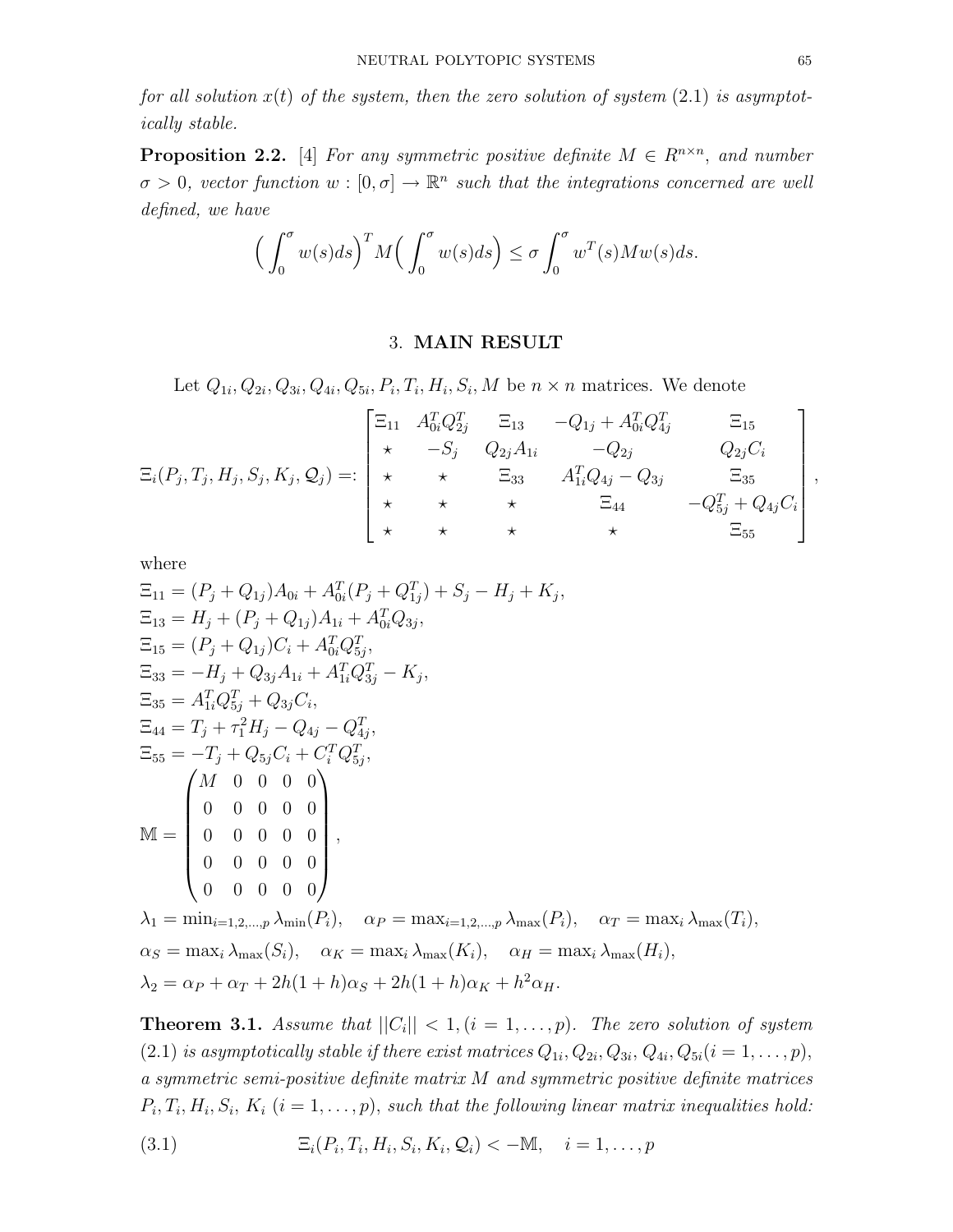(3.2) 
$$
\Xi_i(P_j, T_j, H_j, S_j, K_j, Q_j) + \Xi_j(P_i, T_i, H_i, S_i, K_i, Q_i) < \frac{2}{p-1} \mathbb{M},
$$
  
 $i = 1, ..., p-1, j = i+1, ..., p.$ 

*Proof.* We denote  $[P, T, S, M, H, K, Q_k](\xi) := \sum_{i=1}^p \xi_i [P_i, T_i, S_i, M_i, H_i, K_i, Q_{ki}],$  and consider the following Lyapunov functional:

$$
V(t, x_t) = V_1(\cdot) + V_2(\cdot) + V_3(\cdot) + V_4(\cdot) + V_5(\cdot),
$$

where

$$
V_1(\cdot) = x^T(t)P(\xi)x(t),
$$
  
\n
$$
V_2(\cdot) = \int_{t-\tau_2}^t \dot{x}^T(s)T(\xi)\dot{x}(s)ds,
$$
  
\n
$$
V_3(\cdot) = \int_{t-\tau_1}^t x^T(s)S(\xi)x(s)ds,
$$
  
\n
$$
V_4(\cdot) = \int_{t-\tau_1}^t x^T(s)K(\xi)x(s)ds,
$$
  
\n
$$
V_5(\cdot) = \tau_1 \int_{t-\tau_1}^t (s - (t-\tau_1))\dot{x}^T(s)H(\xi)\dot{x}(s)ds.
$$
 It is easy to verify that  
\n(3.3) 
$$
\lambda_1 ||x(t)||^2 \le V(t, x_t) \le \lambda_2 ||x_t||_w^2.
$$

The derivatives of  $V_i(.)$ ,  $i = 1, 2, ..., 5$  along the trajectory of system  $(2.1)$  are given by

$$
\dot{V}_1(t) = 2x(t)^T P(\xi)\dot{x}(t)
$$
\n
$$
= 2x(t)^T P(\xi)[A_0(\xi)x(t) + A_1(\xi)x(t - \tau_1) + C(\xi)\dot{x}(t - \tau_2)]
$$
\n
$$
= \sum_{i=1}^p \xi_i \Big[\sum_{j=1}^p \xi_j \Big(x^T(t)(P_i A_{0j} + A_{0j}^T P_i)x(t) + 2x^T(t)P_i A_{1j}x(t - \tau_1)\Big)
$$
\n(3.4) + 2x^T(t)P\_i C\_jx(t - \tau\_2)\Big],

(3.5)  

$$
\dot{V}_2(t) = \dot{x}^T(t)T(\xi)\dot{x}(t) - \dot{x}^T(t-\tau_2)T(\xi)\dot{x}(t-\tau_2)
$$

$$
= \sum_{i=1}^p \xi_i \left[ \sum_{j=1}^p \xi_j \left( \dot{x}^T(t)T_i\dot{x}(t) - \dot{x}^T(t-\tau_2)T_i\dot{x}(t-\tau_2) \right) \right],
$$

(3.6)  
\n
$$
\dot{V}_3(t) = x^T(t)S(\xi)x(t) - x^T(t - \tau_2)S(\xi)x(t - \tau_2)
$$
\n
$$
= \sum_{i=1}^p \xi_i \left[ \sum_{j=1}^p \xi_j \left( x^T(t)S_i x(t) - x^T(t - \tau_2)S_i x(t - \tau_2) \right) \right],
$$

(3.7) 
$$
\dot{V}_4(t) = x^T(t)K(\xi)x(t) - x^T(t-\tau_1)K(\xi)x(t-\tau_1) \n= \sum_{i=1}^p \xi_i \left[ \sum_{j=1}^p \xi_j \left( x^T(t)K_ix(t) - x^T(t-\tau_1)K_ix(t-\tau_1) \right) \right].
$$

Using Proposition 2.2, we have

$$
\dot{V}_5(t) = \tau_1^2 \dot{x}^T(t) H(\xi) \dot{x}(t) - \tau_1 \int_{t-\tau_1}^t \dot{x}^T(s) H(\xi) \dot{x}(s) ds
$$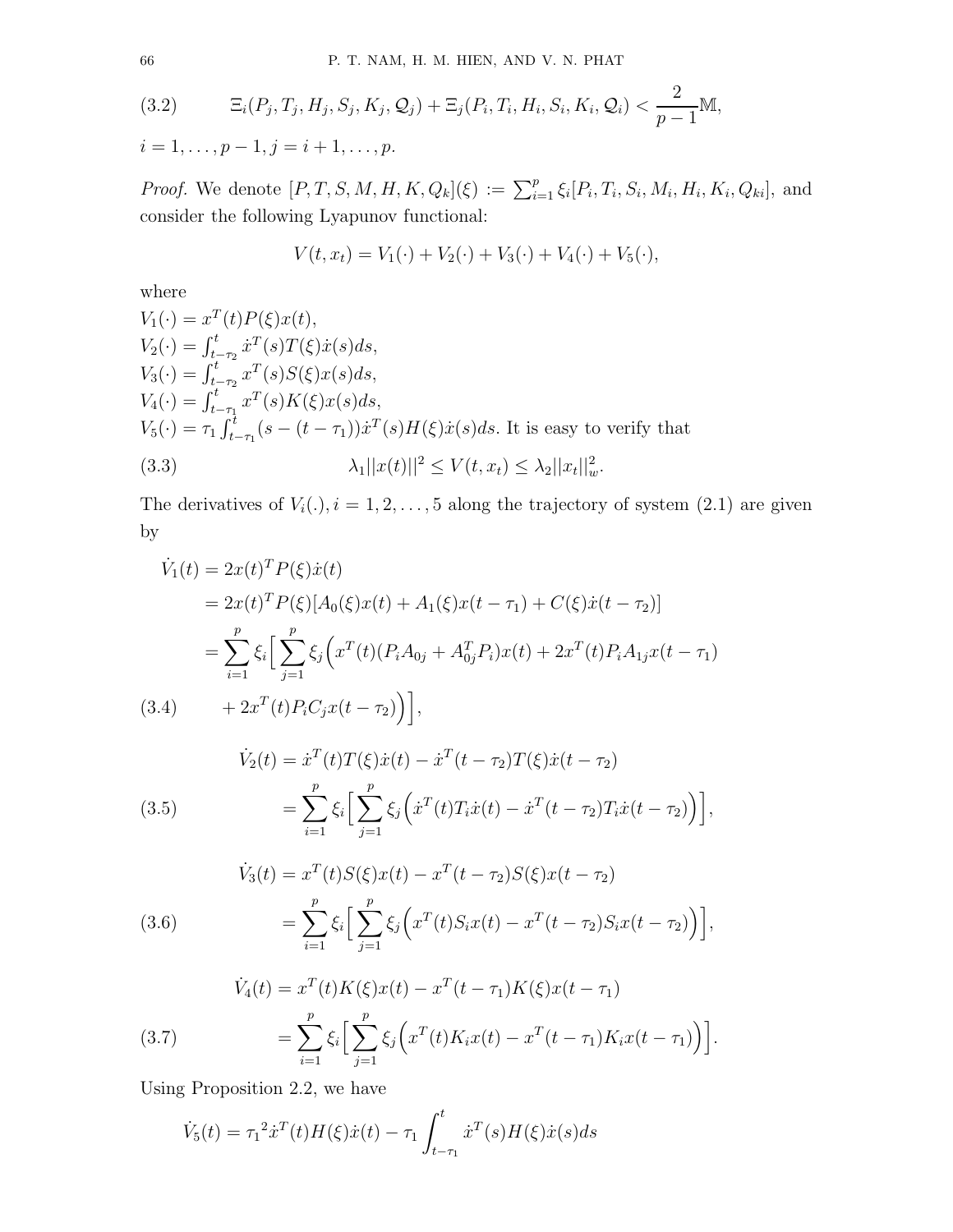$$
\leq \tau_1^2 \dot{x}^T(t)H(\xi)\dot{x}(t) - \left(\int_{t-\tau_1}^t \dot{x}^T(s)ds\right)^T H(\xi)\left(\int_{t-\tau_1}^t \dot{x}^T(s)ds\right)
$$
  
\n
$$
= \tau_1^2 \dot{x}^T(t)H(\xi)\dot{x}(t) - x^T(t)H(\xi)x(t) + 2x^T(t)H(\xi)x(t-\tau_1)
$$
  
\n
$$
-x^T(t-\tau_1)H(\xi)x(t-\tau_1)
$$
  
\n
$$
= \sum_{i=1}^p \xi_i \left[\sum_{j=1}^p \xi_j \left(\tau_1^2 \dot{x}^T(t)H_i\dot{x}(t) - x^T(t)H(\xi)x(t) + 2x^T(t)H_i x(t-\tau_1)\right) - x^T(t-\tau_1)H_i x(t-\tau_1)\right].
$$
  
\n(3.8)

Since  $-\dot{x}(t) + C(\xi)\dot{x}(t - \tau_2) + A_0(\xi)x(t) + A_1(\xi)x(t - \tau_1) = 0$ , we have

$$
2[x^{T}(t)Q_{1}(\xi) + x^{T}(t-\tau_{2})Q_{2}(\xi) + x^{T}(t-\tau_{1})Q_{3}(\xi) + x^{T}(t)Q_{4}(\xi) + x^{T}(t-\tau_{2})Q_{5}(\xi)]
$$
  
 
$$
\times [-\dot{x}(t) + C(\xi)\dot{x}(t-\tau_{2}) + A_{0}(\xi)x(t) + A_{1}(\xi)x(t-\tau_{1})] = 0.
$$

From  $(3.4)$ – $(3.8)$  it follows that

$$
\dot{V}(t,x_t) \leq \sum_{i=1}^{p} \xi_i \left[ \sum_{j=1}^{p} \xi_j \left( x^T(t)[P_i A_{0j} + A_{0j}^T P_i + S_i - H_i + K_i + Q_{1i} A_{0j} + A_{0j}^T Q_{1i}^T] x(t) \right. \\ \left. - 2x^T(t) A_{0j}^T Q_{2i}^T x(t-\tau_2) + 2x^T(t)[P_i A_{1j} + Q_{1i} A_{1j} + A_{0j}^T Q_{3i}^T] x(t-\tau_1) \right. \\ \left. + 2x^T(t)[-Q_{1i} + A_{0j}^T Q_{4i}^T] x(t) + 2x^T(t)[P_i C_j + Q_{1i} C_j + A_{0j}^T Q_{3i}^T] x(t-\tau_2) \right. \\ \left. - x^T(t-\tau_2) S_i x(t-\tau_2) + 2x^T(t-\tau_2) Q_{2i} A_{1j}(t-\tau_1) - 2x^T(t-\tau_2) Q_{2i} \dot{x}(t) \right. \\ \left. + x^T(t-\tau_2) Q_{2i} \dot{x}(t-\tau_2) + x^T(t-\tau_1)[-H_i - K_i + Q_{3i} A_{1j} + A_{1j}^T Q_{3i}^T] x(t-\tau_1) \right. \\ \left. + 2x^T(t-\tau_1) (A_{1j}^T Q_{4i}^T - Q_{3i}) \dot{x}(t) + 2x^T(t-\tau_1) (A_{1j}^T Q_{4i}^T + Q_{3i} C_j) \dot{x}(t-\tau_2) \right. \\ \left. + \dot{x}^T(t)[T_i + \tau_1^2 H_i - Q_{4i} - Q_{4i}^T) \dot{x}(t) + 2\dot{x}^T(t)(-Q_{5i}^T + Q_{4i} C_j) \dot{x}(t-\tau_2) \right. \\ \left. + \dot{x}^T(t-\tau_2)(-T_i + Q_{5i} C_j + C_j^T Q_{5i}^T) \dot{x}(t-\tau_2) \right) \right] \\ = \sum_{i=1}^{p} \xi_i^2 \left[ x^T(t)[P_i A_{0i} + A_{0i}^T P_i + S_i - H_i + K_i + Q_{1i} A_{0i} + A_i^T Q_{1i}^T] x(t) \right. \\ \left. - 2x^T
$$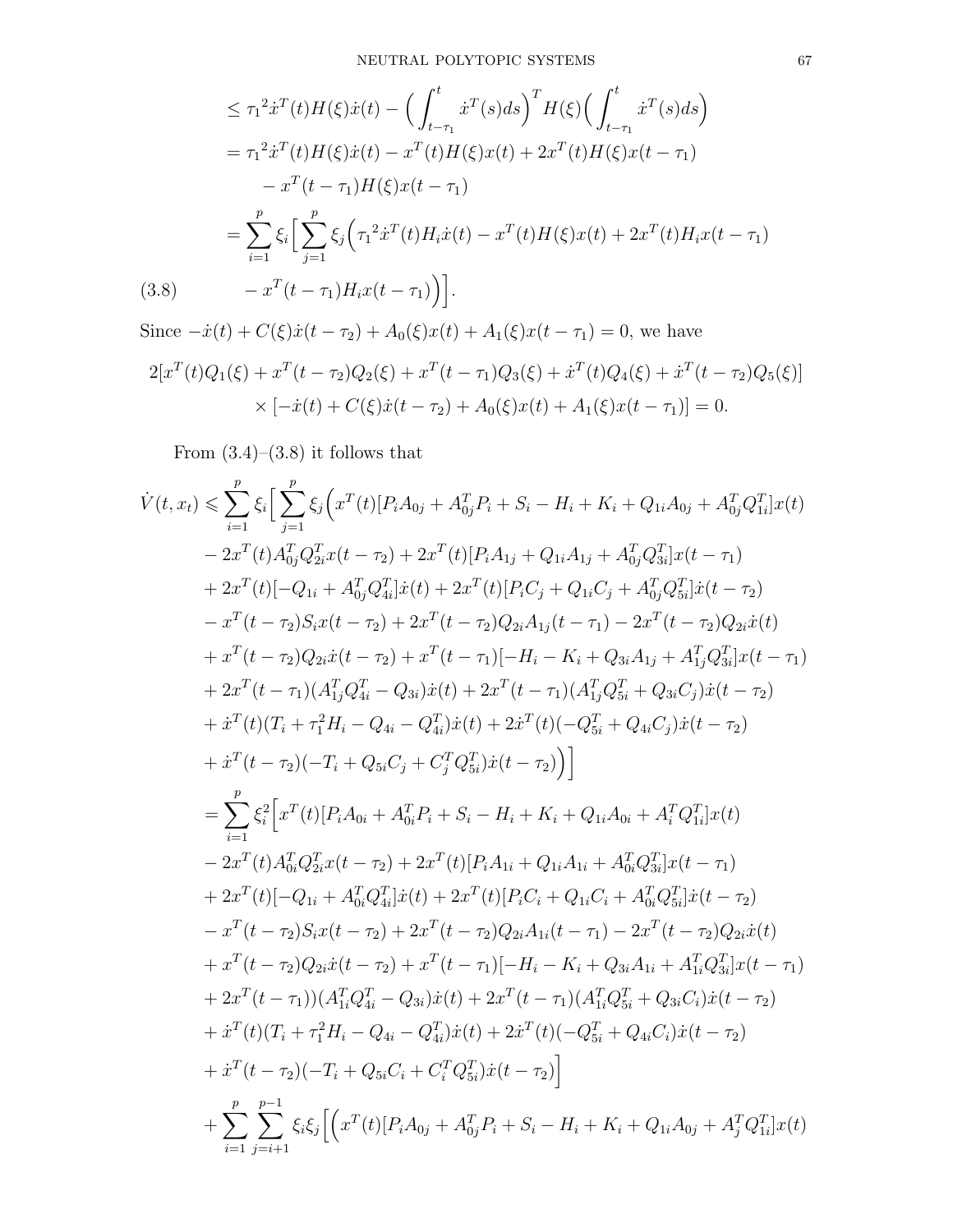$$
-2x^{T}(t)A_{j}^{T}Q_{2i}^{T}x(t-\tau_{2})+2x^{T}(t)[P_{i}A_{1j}+Q_{1i}A_{1j}+A_{0j}^{T}Q_{3i}^{T}]x(t-\tau_{1})+2x^{T}(t)[-Q_{1i}+A_{0j}^{T}Q_{4i}^{T}]x(t)+2x^{T}(t)[P_{i}C_{j}+Q_{1i}C_{j}+A_{j}^{T}Q_{5i}^{T}]x(t-\tau_{2})-x^{T}(t-\tau_{2})S_{i}x(t-\tau_{2})+2x^{T}(t-\tau_{2})Q_{2i}A_{1j}(t-\tau_{1})-2x^{T}(t-\tau_{2})Q_{2i}x(t)+x^{T}(t-\tau_{2})Q_{2i}x(t-\tau_{2})+x^{T}(t-\tau_{1})[-H_{i}-K_{i}+Q_{3i}A_{1j}+A_{1j}^{T}Q_{3i}^{T}]x(t-\tau_{1})+2x^{T}(t-\tau_{1})(B_{j}^{T}Q_{4i}^{T}-Q_{3i})\dot{x}(t)+2x^{T}(t-\tau_{1})(B_{j}^{T}Q_{5i}^{T}+Q_{3i}C_{j})\dot{x}(t-\tau_{2})+i^{T}(t)(T_{i}+\tau_{1}^{2}H_{i}-Q_{4i}-Q_{4i}^{T})\dot{x}(t)+2x^{T}(t)(-Q_{5i}^{T}+Q_{4i}C_{j})\dot{x}(t-\tau_{2})+i^{T}(t-\tau_{2})(-T_{i}+Q_{5i}C_{j}+C_{j}^{T}Q_{5i}^{T})\dot{x}(t-\tau_{2})+i^{T}(t-\tau_{2})(-T_{i}+Q_{5i}C_{j}+C_{j}^{T}Q_{5i}^{T})\dot{x}(t-\tau_{2})+2x^{T}(t)[P_{j}A_{0i}+A_{0i}^{T}P_{j}+S_{j}-H_{j}+K_{j}+Q_{1j}A_{0i}+A_{0i}^{T}Q_{1j}^{T}]x(t)-2x^{T}(t)A_{0i}^{T}Q_{2j}^{T}x(t-\tau_{2})+2x^{T}(t)[P_{j}A_{1i}+Q_{1j}A_{1i}+A_{0i}^{T}Q_{3j}^{T}]x(t-\tau_{1})+2x^{T}(
$$

Therefore,

$$
\dot{V}(t, x_t) \leq \eta^T(t) \Big[ \sum_{i=1}^p \xi_i^2 \Xi_i(P_i, T_i, H_i, S_i, K_i, Q_i) + \sum_{i=1}^{p-1} \sum_{j=i+1}^p \xi_i \xi_j \Big( \Xi_i(P_j, T_j, H_j, S_j, K_j, Q_j) + \Xi_j(P_i, T_i, H_i, S_i, K_i, Q_i) \Big) \Big] \eta(t),
$$

where  $\eta^T(t) = [x^T(t) \ x^T(t - \tau_2) \ x^T(t - \tau_1) \ \dot{x}^T(t) \ \dot{x}^T(t - \tau_2)].$ 

From the conditions (3.1), we can choose a small positive number  $\delta$  such that

$$
\Xi_i(P_i,T_i,H_i,S_i,K_i,\mathcal{Q}_i)<-\mathbb{M}-\delta I,\quad i=1,\ldots,p,
$$

and hence

$$
(3.9) \quad \dot{V}(t, x_t) \leqslant \eta^T(t) \left( -\sum_{i=1}^p \xi_i^2 + \frac{2}{p-1} \sum_{i=1}^{p-1} \sum_{j=i+1}^p \xi_i \xi_j \right) \mathbb{M}\eta(t) - \delta \left( \sum_{i=1}^p \xi_i^2 \right) ||\eta(t)||^2
$$

Observe that

$$
(p-1)\sum_{i=1}^{p}\xi_i^2 - 2\sum_{i=1}^{p-1}\sum_{j=i+1}^{p}\xi_i\xi_j = \sum_{i=1}^{p-1}\sum_{j=i+1}^{p}(\xi_i - \xi_j)^2 \geq 0,
$$

and

$$
1 = \left(\sum_{i=1}^p \xi_i\right)^2 \leqslant p\left(\sum_{i=1}^p \xi_i^2\right),
$$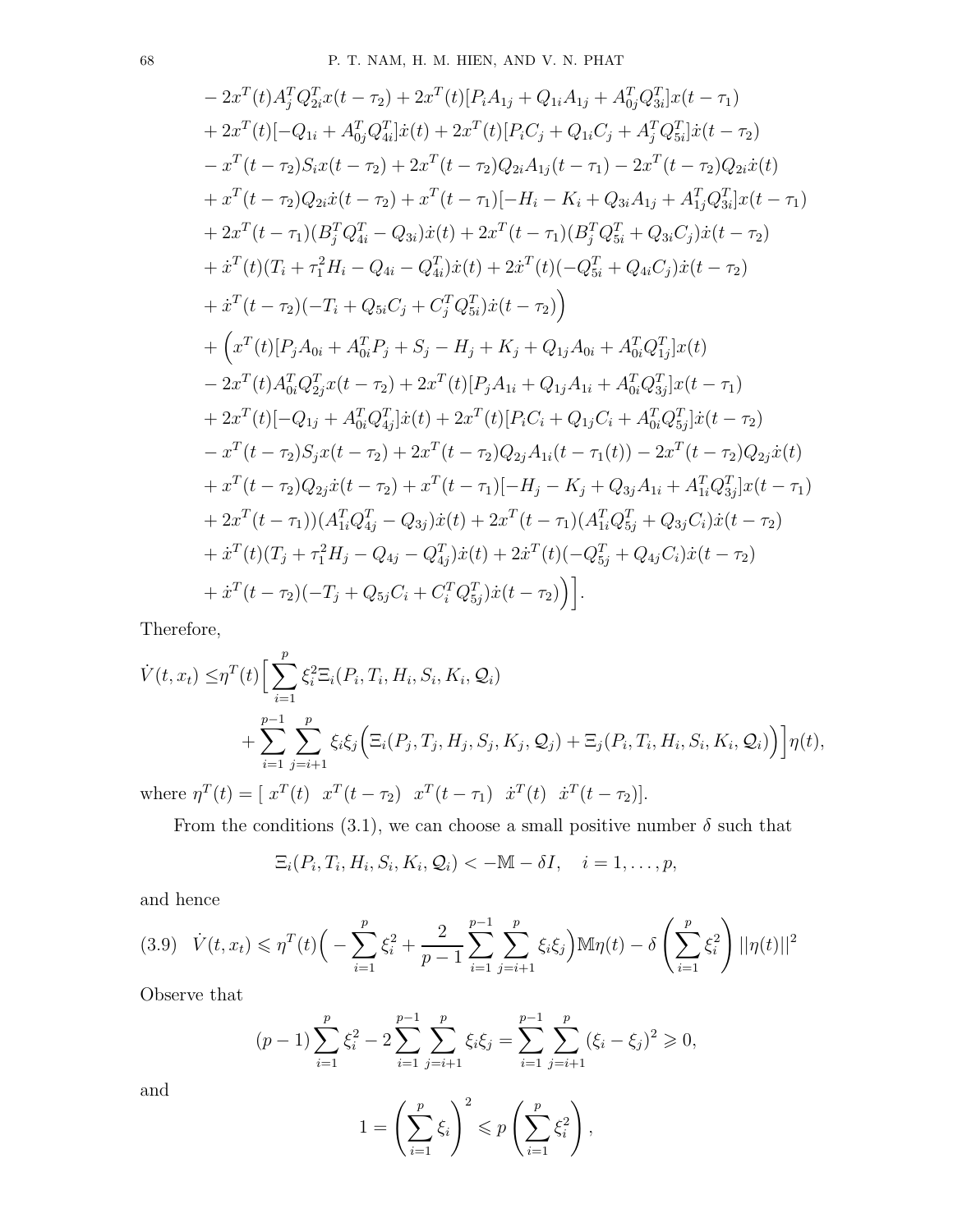from (3.9) we obtain

$$
\dot{V}(t, x_t) < -\frac{\delta}{p} ||\eta(t)||^2 \le -\frac{\delta}{p} ||x(t)||^2.
$$

Since  $||C_i|| < 1$ ,  $i = 1, 2, ..., p$ , by Proposition 2.1, the zero solution of system  $(2.1)$ is asymptotically stable. This completes the proof of the theorem.  $\Box$ 

Remark 3.1. It is worth noting that the condition (3.1) means the asymptotic stability of each  $i^{th}$ -subsystem, while the condition (3.2) implies the asymptotic stability of the  $ij<sup>th</sup>$ -subsystems and if  $p = 1$  this condition is automatically removed. Thus, Theorem 3.1 includes the result of [3, 8, 12] for the neutral systems without polytope type uncertainties  $(p = 1)$  and of [5, 10] for polytopic time-delay nominal systems  $(C = 0)$ .

**An example.** Consider system (2.1), where  $p = 3, \tau_1 = 3.294, \tau_2 = 2.325$  and

$$
A_{01} = \begin{bmatrix} -0.2 & 0 \\ 0 & -0.09 \end{bmatrix}, A_{02} = \begin{bmatrix} -2 & -1 \\ 0 & -1 \end{bmatrix}, A_{03} = \begin{bmatrix} -1.9 & 0 \\ 0 & -1 \end{bmatrix},
$$

$$
A_{11} = \begin{bmatrix} -0.1 & 0 \\ -0.1 & -0.1 \end{bmatrix}, A_{12} = \begin{bmatrix} 0 & 1 \\ 1 & 0 \end{bmatrix},
$$

$$
A_{13} = \begin{bmatrix} -0.9 & 0 \\ -1 & -1.1 \end{bmatrix}, C_1 = C_2 = C_3 = \begin{bmatrix} 0.1 & 0 \\ 0 & 0.1 \end{bmatrix}.
$$

Using Matlab's LMI Toolbox, the LMIs (3.1), (3.2) are feasible with

$$
P_1 = 10^3 \times \begin{pmatrix} 1.7286 & 0.0713 \\ 0.0713 & 0.1044 \end{pmatrix}, \quad P_2 = 10^3 \times \begin{pmatrix} 1.7286 & 0.0713 \\ 0.0713 & 0.1044 \end{pmatrix},
$$
  
\n
$$
P_3 = 10^3 \times \begin{pmatrix} 1.7286 & 0.0713 \\ 0.0713 & 0.1044 \end{pmatrix}, \quad T_1 = \begin{pmatrix} 340.9984 & -4.0051 \\ -4.0051 & 32.0171 \end{pmatrix},
$$
  
\n
$$
T_2 = \begin{pmatrix} 131.1557 & 93.4328 \\ 93.4328 & 267.9493 \end{pmatrix}, \quad T_3 = \begin{pmatrix} 565.8401 & 14.7002 \\ 14.7002 & 14.2196 \end{pmatrix},
$$
  
\n
$$
S_1 = \begin{pmatrix} 10.9018 & 0.5682 \\ 0.5682 & 0.3740 \end{pmatrix}, \quad S_2 = \begin{pmatrix} 102.6679 & 27.7092 \\ 27.7092 & 12.5271 \end{pmatrix},
$$
  
\n
$$
S_3 = \begin{pmatrix} 22.0684 & -0.0155 \\ -0.0155 & 0.0003 \end{pmatrix}, \quad K_1 = \begin{pmatrix} 126.6476 & 34.8895 \\ 34.8895 & 11.6732 \end{pmatrix},
$$
  
\n
$$
K_2 = 10^3 \times \begin{pmatrix} 1.9646 & 0.8557 \\ 0.8557 & 1.0108 \end{pmatrix}, \quad K_3 = 10^3 \times \begin{pmatrix} 5.5205 & 0.1423 \\ 0.1423 & 0.0823 \end{pmatrix},
$$
  
\n
$$
H_1 = \begin{pmatrix} 62.9216 & -8.3560 \\ -8.3560 & 6.5904 \end{pmatrix}, \quad
$$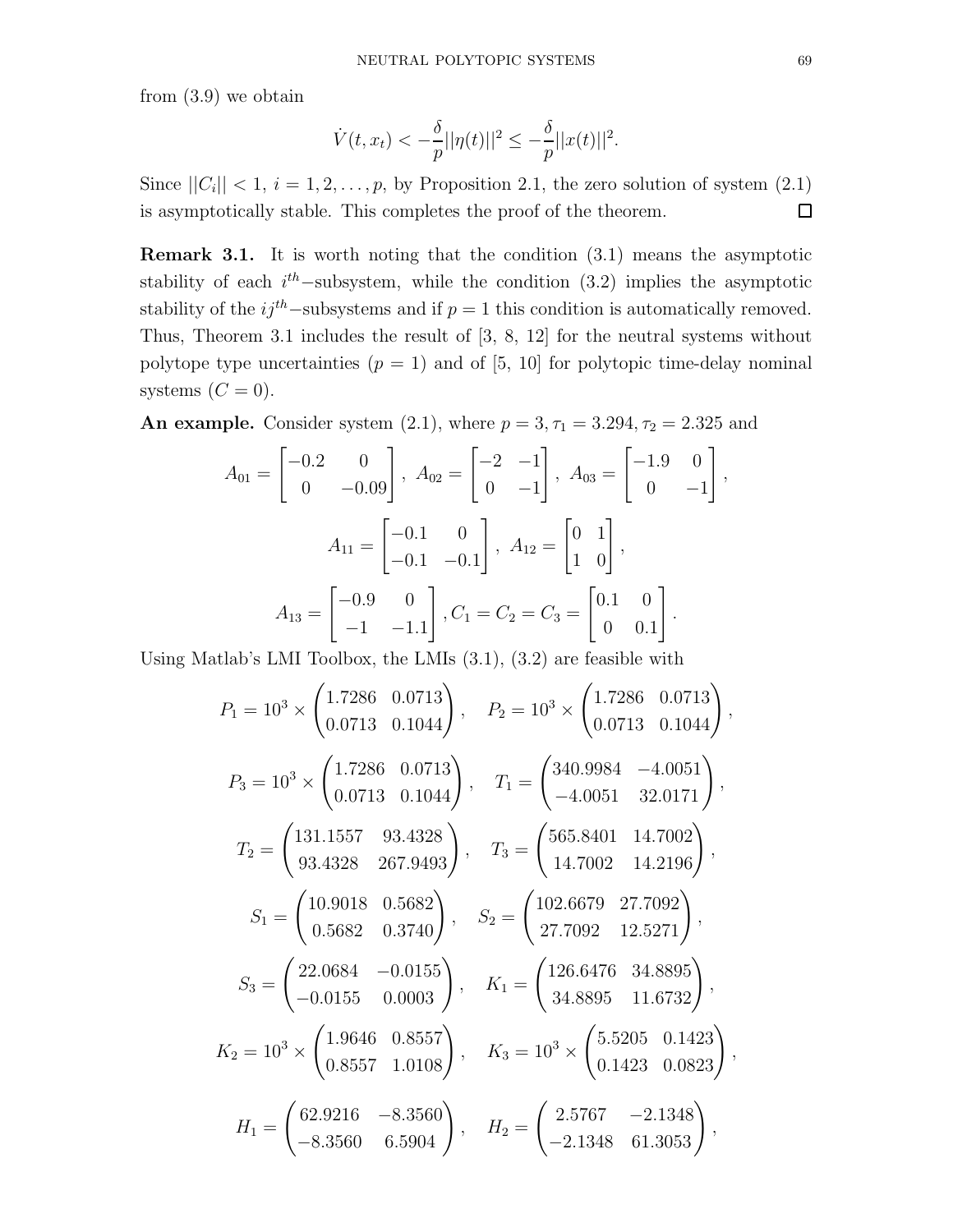$$
H_3 = \begin{pmatrix} 75.1692 & 2.4741 \\ 2.4741 & 5.0096 \end{pmatrix}, \quad Q_{11} = \begin{pmatrix} -229.3060 & -251.1666 \\ 122.7765 & 43.9443 \end{pmatrix},
$$
  
\n
$$
Q_{12} = \begin{pmatrix} -77.2918 & 484.2981 \\ -944.5658 & -629.9611 \end{pmatrix}, \quad Q_{13} = 10^3 \times \begin{pmatrix} -1.2092 & -0.3569 \\ 0.1922 & -0.0225 \end{pmatrix},
$$
  
\n
$$
Q_{21} = Q_{22} = Q_{23} = \begin{pmatrix} 0 & 0 \\ 0 & 0 \end{pmatrix},
$$
  
\n
$$
Q_{31} = \begin{pmatrix} 316.9512 & 58.0430 \\ 95.2396 & 43.3029 \end{pmatrix}, \quad Q_{32} = \begin{pmatrix} 581.9968 & 407.6488 \\ 327.0204 & -158.0781 \end{pmatrix},
$$
  
\n
$$
Q_{33} = \begin{pmatrix} 793.9240 & -145.8548 \\ 208.6832 & -32.9185 \end{pmatrix}, \quad Q_{41} = \begin{pmatrix} 967.8075 & 30.9110 \\ 250.1379 & 191.3986 \end{pmatrix},
$$
  
\n
$$
Q_{42} = \begin{pmatrix} 388.0444 & 454.6886 \\ -248.6346 & 604.5765 \end{pmatrix}, \quad Q_{43} = \begin{pmatrix} 938.8036 & -177.1645 \\ 224.9416 & 45.2952 \end{pmatrix},
$$
  
\n
$$
Q_{51} = \begin{pmatrix} -17.6502 & -52.4232 \\ 2.8598 & -21.0811 \end{pmatrix}, \quad Q_{52} = \begin{pmatrix} -54.0249 & -36.5439 \\
$$

By Theorem 3.1 the zero solution of the system is asymptotically stable.

## 4. CONCLUSIONS

In this paper we have presented delay-dependent sufficient conditions for the asymptotic stability of linear state-delayed neutral systems with polytope type uncertainties. The conditions are established in terms of Mondie-Kharitonov type's LMI conditions.

Acknowledgments. This work was supported by the National Foundation for Science and Technology Development, Vietnam.

#### REFERENCES

- [1] R. P. Agarwal, S. R. Grace, Asymptotic stability of certain neutral differential equations, Math. Comput. Model., 31: 9–15, 2000.
- [2] R. P. Agarwal, T. Diagana, H. M. Eduardo, Weighted pseudo almost periodic solutions to some partial neutral functional differential equations. J. Nonlinear Convex Anal., 8: 397–415, 2007.
- [3] D. Q. Cao and P. He, Sufficient conditions for stability of linear neutral systems with a single delays, Appl. Math. Lett., 17: 139–144, 2004.
- [4] K. Gu, An integral inequality in the stability problem of time-delay systems, In: Proc. of 39th IEEE CDC, Sydney, Australia, December, 2805–2810, 2000.
- [5] Y. He, M. Wu, J.H. She and G.P. Liu, Parameter-Dependent Lyapunov Functional for Stability of Time-delay systems with Polytopic-type Uncertainties, IEEE Trans. Automat.Contr., 49: 828– 832, 2003.